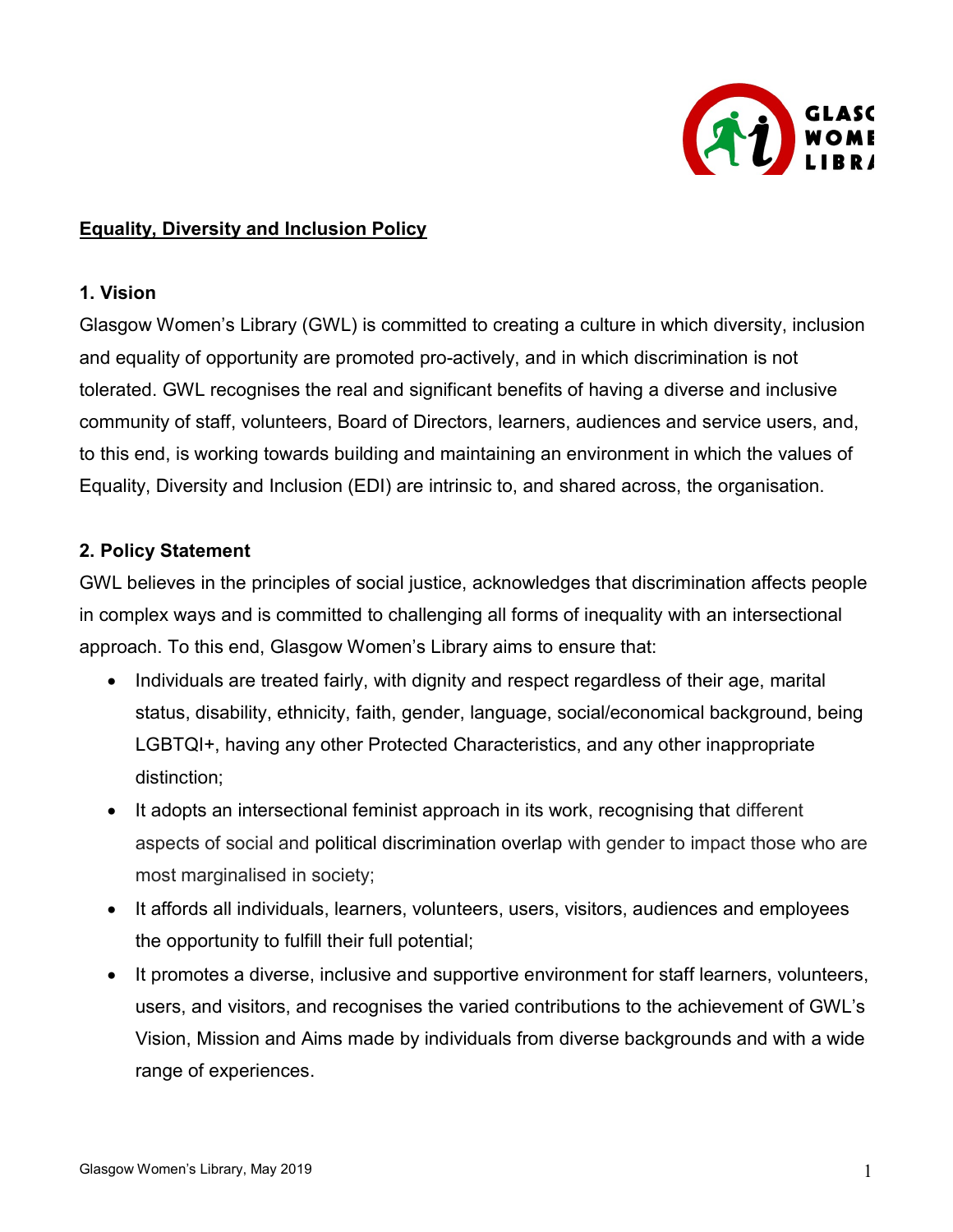# 3. Scope of the Policy

This policy applies to all Directors, staff, learners, users, visitors and volunteers of GWL, together with those contracted to work at or for GWL. This includes tutors, part-time and temporary sessional staff, course leaders, those on placements and partner organisation representatives.

### 4. Aims of the Policy and Underpinning Principles

The aim of this Policy is to ensure that in carrying out its activities, GWL will have due regard to:

- Promoting equality of opportunity, diversity and inclusion across the organisation;
- Promoting good relations between people of diverse backgrounds;
- Eliminating unlawful discrimination.

This policy is guided by the principles, that:

- Learners, users, visitors, volunteers, Directors and employees should enjoy a safe environment, free from discrimination and harassment or bullying;
- All learners, users, visitors, volunteers, Directors and employees should have equal access to quality services that are made available by GWL and its partners;
- All employees should have equal access to opportunities for personal, professional or academic development and career, progression and promotion opportunities;
- All learners, users, visitors, volunteers, Directors and employees should be able to participate fully in the work and life of GWL and celebrate its diversity and inclusivity;
- All learners, users, visitors, volunteers, Directors and employees should reflect the diversity of talent, experience and skills from the local and national pool from which it draws its visitors and workforce;
- Positive action initiatives, based on the Equality, Diversity and Inclusion Action Plan, continue to be used to redress inequalities, lack of diversity and to challenge discriminatory practice;
- All relevant stakeholders, including staff, volunteers and learners, have the right to be consulted about organisational Policy, Procedures and practices and are encouraged to contribute to the decision making processes of GWL;
- GWL understands and respectfully acknowledges a range of feminist views, and the organisation's approach is based on inclusivity and intersectional feminism. Whilst we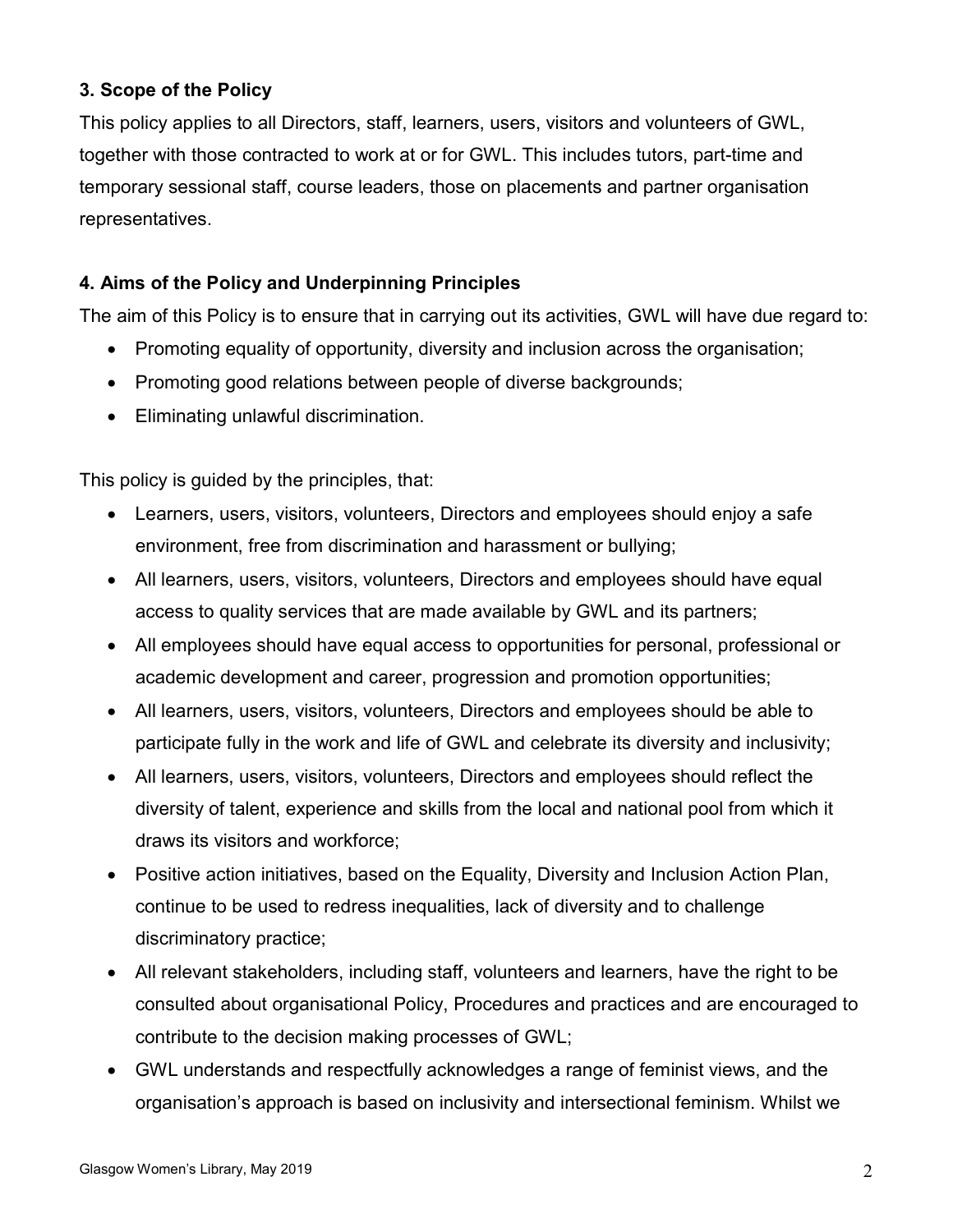accept that others may disagree and we welcome robust discussion and debate, harassment and hate will not be tolerated or responded to.

### 5. Implementation of the Policy

The successful implementation of all strands of this Policy relies on the mainstreaming of EDI within the strategic planning process. This is achieved through the implementation of an equalities framework - the Equality, Diversity and Inclusion Action Plan - which will be the subject of continual consultation and review.

### 6. Responsibilities

GWL's Board of Directors is responsible for ensuring that the organisation meets its legal obligations in respect of legislation relating to equal opportunities and reviewing it annually. GWL's Senior Management Team is responsible for mainstreaming the Policy in their recruitment, supervision and programming work.

The Senior Management Team is also responsible for:

- Fostering a culture in which compliance with this Policy is regarded as integral and in which EDI issues are actively promoted;
- Identifying and initiating ways that improvements in EDI across GWL's culture can be improved;
- Ensuring that staff are encouraged, supported and enabled to reach their full potential;
- Identifying appropriate staff development for themselves and all staff to meet their learning and development needs, and maintain an awareness of the range of EDI issues.

Staff working with volunteers, learners and visitors are responsible for maintaining and implementing the principles of the Policy in their work with individuals and groups.

Individuals in the GWL broader community are responsible for:

- Supporting and implementing the aims of this Policy;
- Promoting equality of opportunity;
- Contributing to an environment free of fear or intimidation and which celebrates diversity and inclusion;